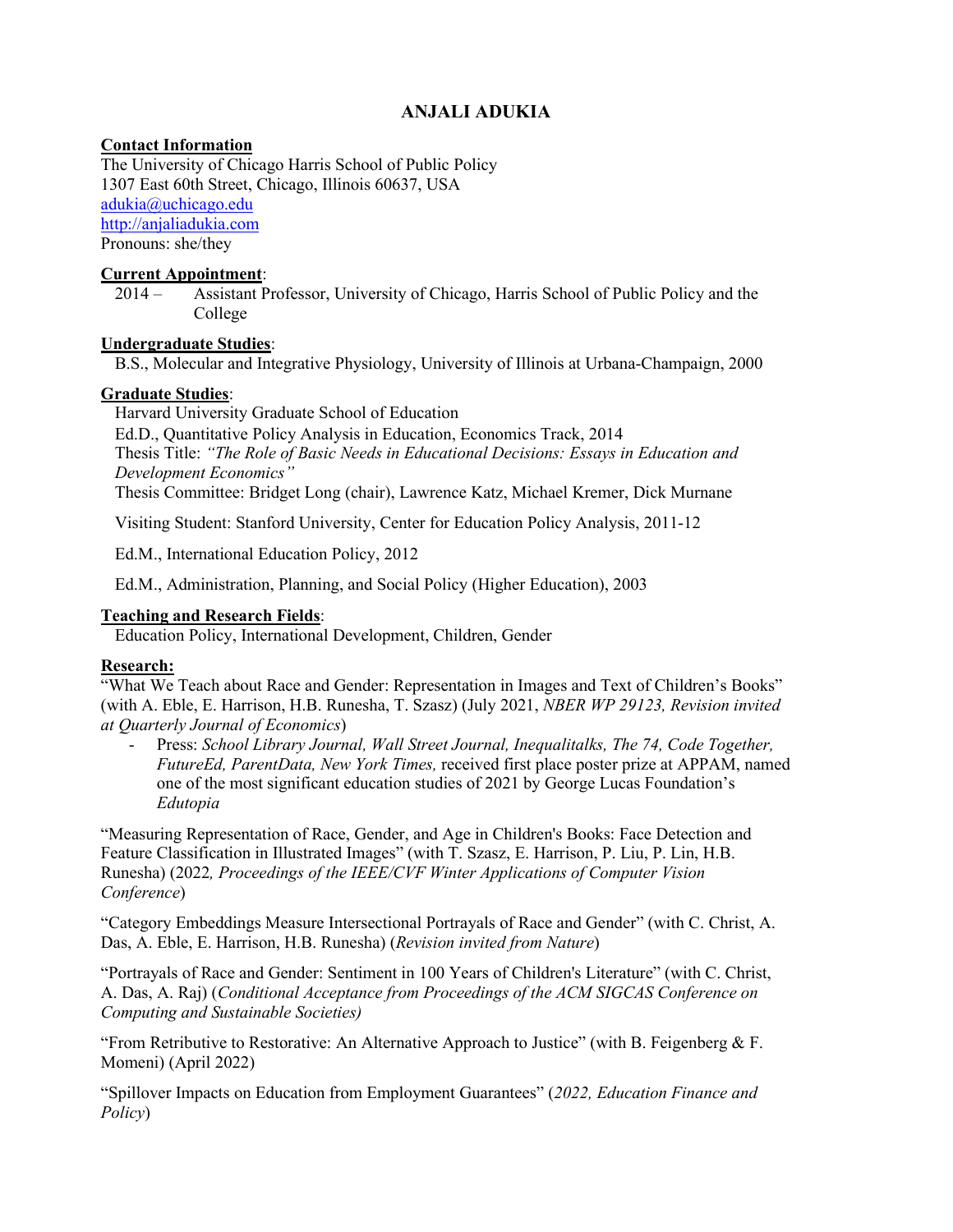"Religion and Sanitation Practices" (with M. Alsan, K. Babiarz, J. Goldhaber-Fiebert, & L. Prince) (May 2021, *World Bank Economic Review*)

"Educational Investment Responses to Economic Opportunity: Evidence from Indian Road Construction" (with S. Asher & P. Novosad) (January 2020, *American Economic Journal: Applied Economics*)

"Sanitation and Education" (April 2017, *American Economic Journal: Applied Economics*)

- Press: *Harvard Ed. Magazine, World Bank Development Impact blog, Radio Harris, Chicago Policy Review, The Economic Times, Pulitzer Center Global Health NOW*

"Economic and Social Development along the Urban-Rural Continuum: New Opportunities to Inform Policy" (with A. Cattaneo, D. Brown, L. Christiaensen, D.K. Evans, A. Haakenstad, T. McMenomy, M. Partridge, S. Vaz, D. Weiss) (August 2021, *Accepted at World Development*)

#### *Under Preparation:*

"Externalities of Targeting: Evidence from School-Uniform Provision"

"Schooling and Patience: Environmental Factors in the Development of Self-Control"

#### *Op-Eds, Blog Posts, Policy Briefs:*

"Employing Artificial Intelligence to Measure and Improve Representation in Children's Books" *Scholars Strategy Network.* December 2021.

"India's National Education Policy: A need to look beyond the classroom to improve results" *VoxDev*. November 2019.

"How sanitation facilities in schools can improve educational outcomes." *Ideas for India*. Aug 2018.

"Promoting Education through School Sanitation" *World Bank Development Impact*. March 2014.

"The Impact of the Financial Crisis on Tertiary Education World Wide" (with B. Long). World Bank, August 2009.

"The Broadmoor Project New Orleans Community Engagement Initiative: Progress Report" (with D. Ahlers, M. Blakley, L. Cole, M. El Dahshan, A. Hodari, H. Ko, J. Maeso, A. Noble, D. Radcliffe, M. Richards, C. Valentine, A. Van, D. Walsh, A. Watson, A. Woods, C. Wood, J. Wright, & K. Yang). Harvard Kennedy School - Broadmoor Initiative, March 2007.

#### **Teaching and Advising Experience:**

University of Chicago: *Education and Development: Policy and Research* (Undergraduate, Graduate, Evening Program, Data and Public Policy Summer Scholar Program), *Violence in the Early Years* (Undergraduate, Graduate), Individual Reading/Research Workshop, *Education, Inequality, and Marginalized Populations* (Levin Seminar), Pathway Program in Economics

Harvard University: *Microeconomics* (Intensive Preparation for the Study of International Education, Harvard Graduate School of Education), Undergraduate Concentration Advisor (Harvard Department of Economics), Teaching Fellow (Harvard Graduate School of Education Degree Program, Quantitative Policy Analysis in Education, Doctoral Concentration), Teaching Fellow (Harvard Graduate School of Education Degree Program, Special Studies Master's Program)

Abdul Latif Jameel Poverty Action Lab/MIT: *Evaluating Social Programs* Executive Training (Teaching Assistant)

# **Honors, Grants, Scholarships, and Fellowships:**

2021 Education Policy Collaborative (EPC) Early Career Product Award 2020-22 Institute of Education Sciences (\$884K)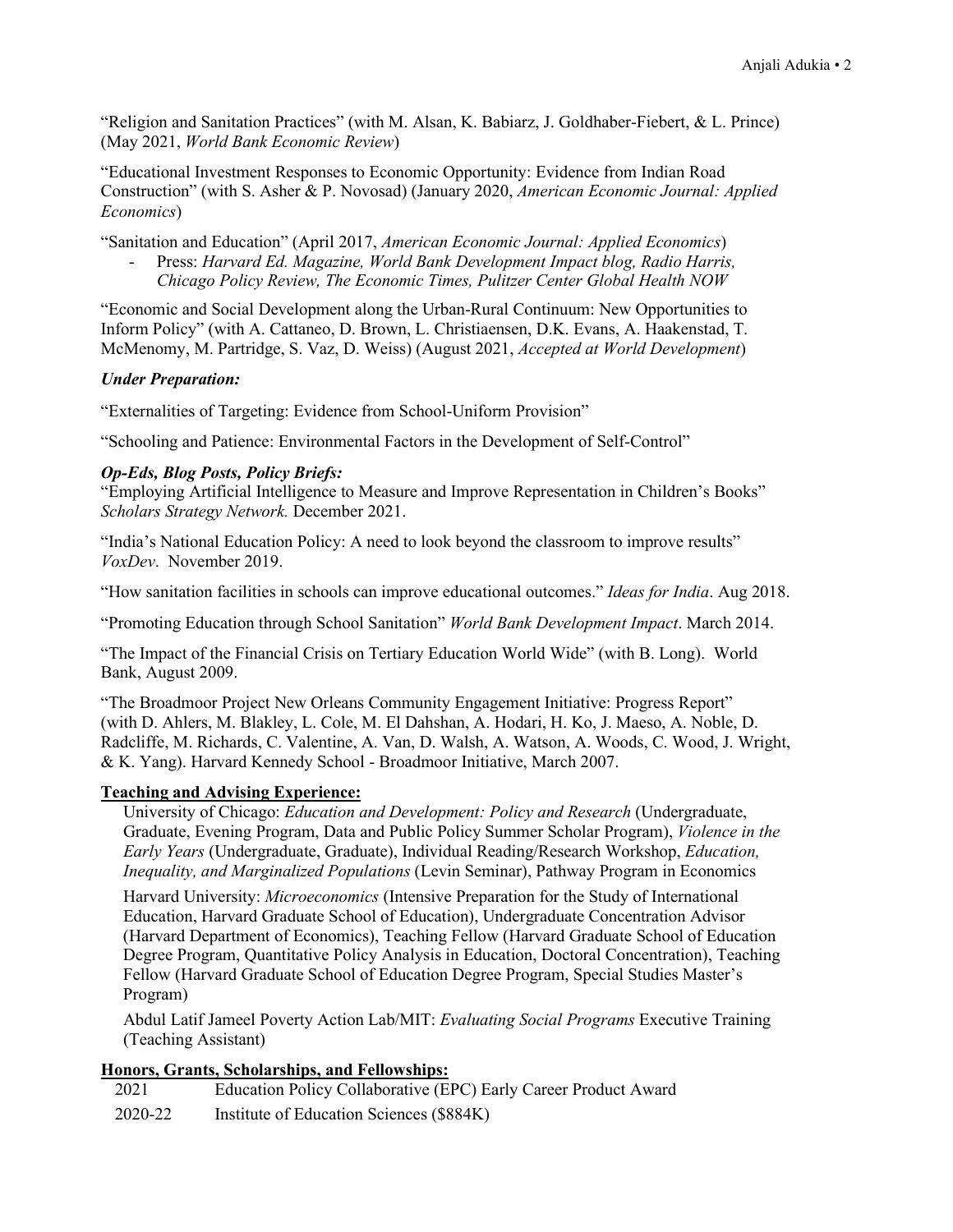| 2019-20    | Center for Data and Applied Computing Research Discovery Grant (\$99.8K)                                                                 |
|------------|------------------------------------------------------------------------------------------------------------------------------------------|
| 2018-23    | William T. Grant Scholar (\$350K)                                                                                                        |
| 2018-20    | National Academy of Education/Spencer Postdoctoral Fellowship (\$70K)                                                                    |
| 2018       | Feminist Forum Professor Award: Honorable Mention (University of Chicago)                                                                |
| 2018       | Tata Centre for Development at the University of Chicago (\$26K)                                                                         |
| 2017       | Successful Pathways from School to Work Initiative, Hymen Milgrom Supporting<br>Organization (\$50K)                                     |
| 2017       | Committee on Southern Asian Studies Special Projects Fund (\$6.8K)                                                                       |
| 2017       | The Pearson Institute Research Fund (\$14.8K)                                                                                            |
| 2016-17    | Emerging Education Policy Scholar (American Enterprise Inst., Fordham Inst.)                                                             |
| 2015-16    | Nat. Inst. of Child Health & Human Development Grant R24 HD051152-05 (\$20K)                                                             |
| 2015       | Assoc. for Education Finance & Policy Jean Flanigan Outstanding Dissertation<br>Award                                                    |
| 2015       | Comparative and International Education Society (CIES) South Asia Special<br><b>Interest Group Dissertation Award: Honorable Mention</b> |
| 2014       | Association for Public Policy Analysis & Management (APPAM) Dissertation<br>Award                                                        |
| 2012-13    | Julius B. Richmond Fellowship, Harvard Center on the Developing Child (\$10K)                                                            |
| 2013, 2012 | Harvard Graduate School of Education Doctoral Travel Grant (\$900)                                                                       |
| 2010       | Project on Justice, Welfare & Economics Research Grant (\$5K)                                                                            |
| 2010-11    | Harvard South Asia Initiative, Graduate Associate (\$3K)                                                                                 |
| 2009       | Harvard Asia Center-South Asia Initiative Research Grant (\$3K)                                                                          |
| 2009       | Center for International Development Empowerment Lab Research Grant (\$1.5K)                                                             |
| 2009       | Sustainability Science Water and Development Student Research Grant (\$5K)                                                               |
| 2009       | Institute for Quantitative Social Science Research Grant (\$3K)                                                                          |
| 2009-10    | Harvard South Asia Initiative, Graduate Associate (\$3K)                                                                                 |
| 2008       | Harvard Graduate School of Education Dean's Summer Fellowship (\$3K)                                                                     |
| 2008       | Tata-Harvard South Asia Initiative Study Grant (\$3K)                                                                                    |
| 2008-09    | Harvard South Asia Initiative, Graduate Associate (\$3K)                                                                                 |
| 2006-09    | John and Elisabeth Hobbs Fellowship (\$87K)                                                                                              |
| 2006-07    | Harvard Graduate School of Education Dean's Fellowship (\$7K)                                                                            |

# **Affiliations**:

- Affiliated Scholar, UChicago Data Science Institute
- 2019 Faculty Research Fellow, National Bureau of Economic Research
- 2019 Faculty Affiliate, Becker-Friedman Institute Initiative on the Study of Gender in the Economy
- 2018 Faculty Affiliate, Center for the Study of Race, Politics, and Culture
- 2018 Faculty Affiliate, Committee on Education, Univ. of Chicago
- 2017 Faculty Affiliate, Univ. of Chicago Crime Lab
- 2017 Faculty Affiliate, Univ. of Chicago Urban Education Lab
- 2016 Faculty Affiliate, The Pearson Institute for the Study and Resolution of Global Conflicts, Univ. of Chicago
- 2015 Faculty Member, Committee on Southern Asian Studies, Univ. of Chicago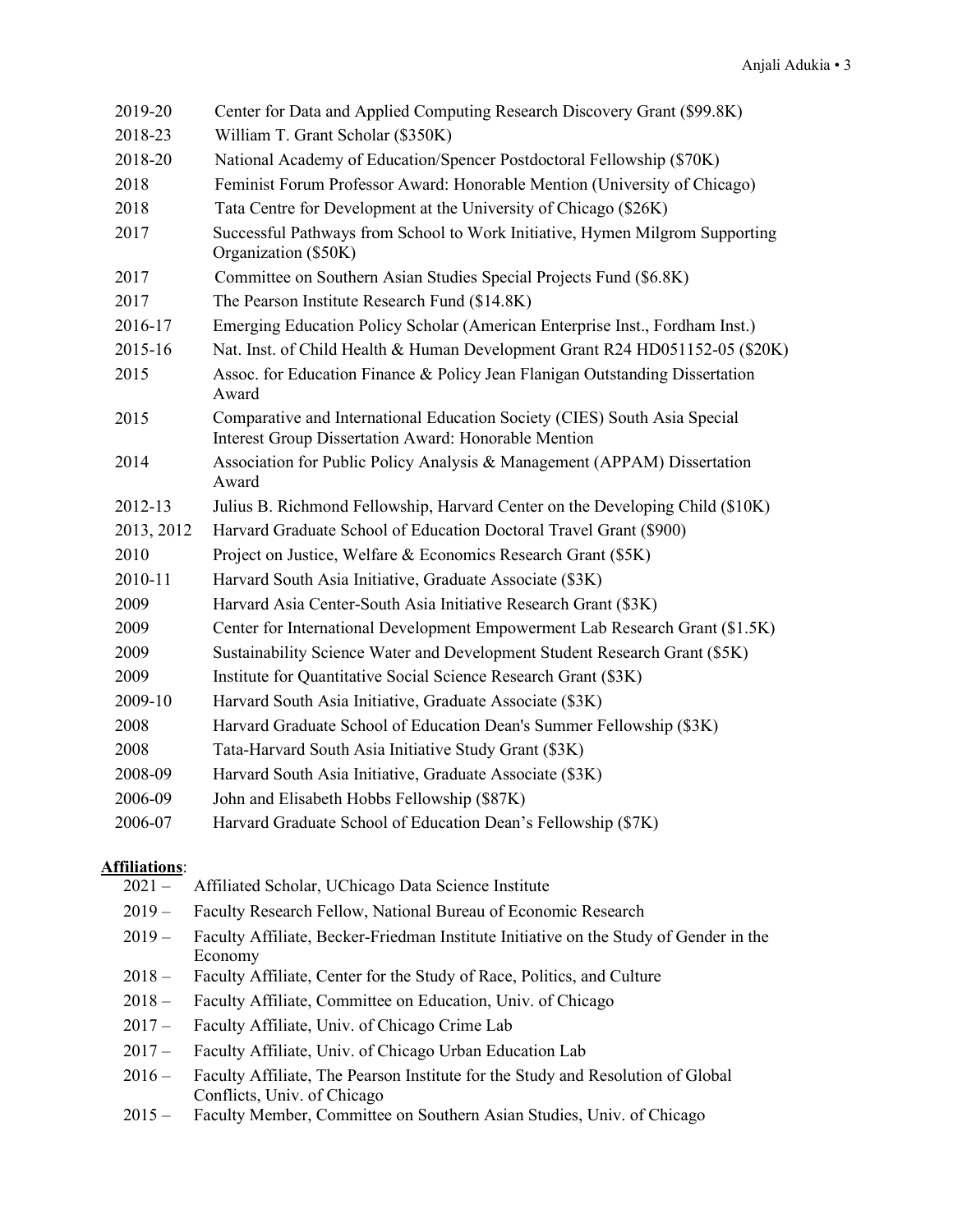- 2014 Faculty Affiliate, Human Capital and Economic Opportunity Global Working Group, Early Childhood Interventions Network, Univ. of Chicago
- 2014 Faculty Affiliate, Center for Health and the Social Sciences, Univ. of Chicago
- 2014 Research Associate, Population Research Center, Univ. of Chicago
- 2014 Faculty Affiliate, Center for Human Potential and Public Policy, Univ. of Chicago

#### **Professional Activities:**

#### **Invited Seminar and Conference Presentations:**

- 2022: IEEE WACV, Univ. of Pennsylvania. Princeton (NLS-E), Stanford, NBER Education, NBER Political Economy/Culture and Institutions, NBER Children. *Scheduled:* Northwestern, University of Kentucky, ACM Compass 2021: Asian Development Bank (Manila), Asian Development Bank Institute (Tokyo), AEFP, Univ. of Chicago, Univ. of Virginia, Univ. of Wisconsin-Madison, NBER Education Meetings, Center for Global Development, Google Public Sector Connect, ETH Zurich-Monash-Warwick (Economics/Data Science), SREE, Discrimination and Disparities (online), Bocconi (AXA), Google Cloud Government and Education Summit (Keynote), Brown, NYU 2018: Stanford University; Northwestern University School of Law; Association for Education Finance & Policy (AEFP); Michigan State University; Population Association of America (PAA) 2017: Federal Reserve Bank of Chicago (CHERP); Comparative and International Education Society (Atlanta, GA); Pacific Conference for Development Economics; Association for Education Finance & Policy (Washington, DC); University of Zurich; Columbia University; DePaul University; University of Michigan; University of Illinois at Chicago; Population Association of America; OECD (Paris); Crime Lab; Urban Institute; European Economic Association; University of Connecticut; University of Missouri; Federal Reserve Bank of New York; Comparative and International Education Society (invited plenary); Association for Public Policy Analysis and Management (APPAM); University of California, Berkeley; NBER Education Program Meetings (Cambridge, MA) 2016: Georgetown University; Association for Public Policy Analysis and Management (APPAM) Annual Conference; Northeast Universities Development Consortium (NEUDC) Conference 2015: Pontificia Universidad Católica de Chile (Santiago, Chile); Clean India Convening (New Delhi, India); Committee on Education, University of Chicago; Federal Reserve Bank of Chicago (Micro and Macro Development Workshop); American Economic Association Meetings (Boston, MA); Association for Education Finance & Policy (AEFP) (Washington, DC); Comparative and International Education Society (Washington, DC) 2014: Population Research Center (Demography, University of Chicago); Northeast Universities Development Consortium (NEUDC) Conference; Association for Public Policy Analysis and Management (APPAM) Annual Conference; Ministry of Drinking Water and Sanitation, Govt. of India, Administrative Staff College of India, and UNICEF India (New Delhi, India); International WASH in Schools Network (Webinar); UNICEF (Water, Sanitation, Hygiene Education Group, New York); UNICEF (Webinar, Water, Sanitation, Hygiene Education in Schools, India); World Bank (Water and Sanitation Program, Washington, DC); University of Chicago Harris School of Public Policy; Northeastern University (Economics); Wellesley College (Economics); Abt Associates; Harvard University (Economics, Advising)
- 2013: Harvard/MIT Economic Development and Harvard Labor Economics Seminar;